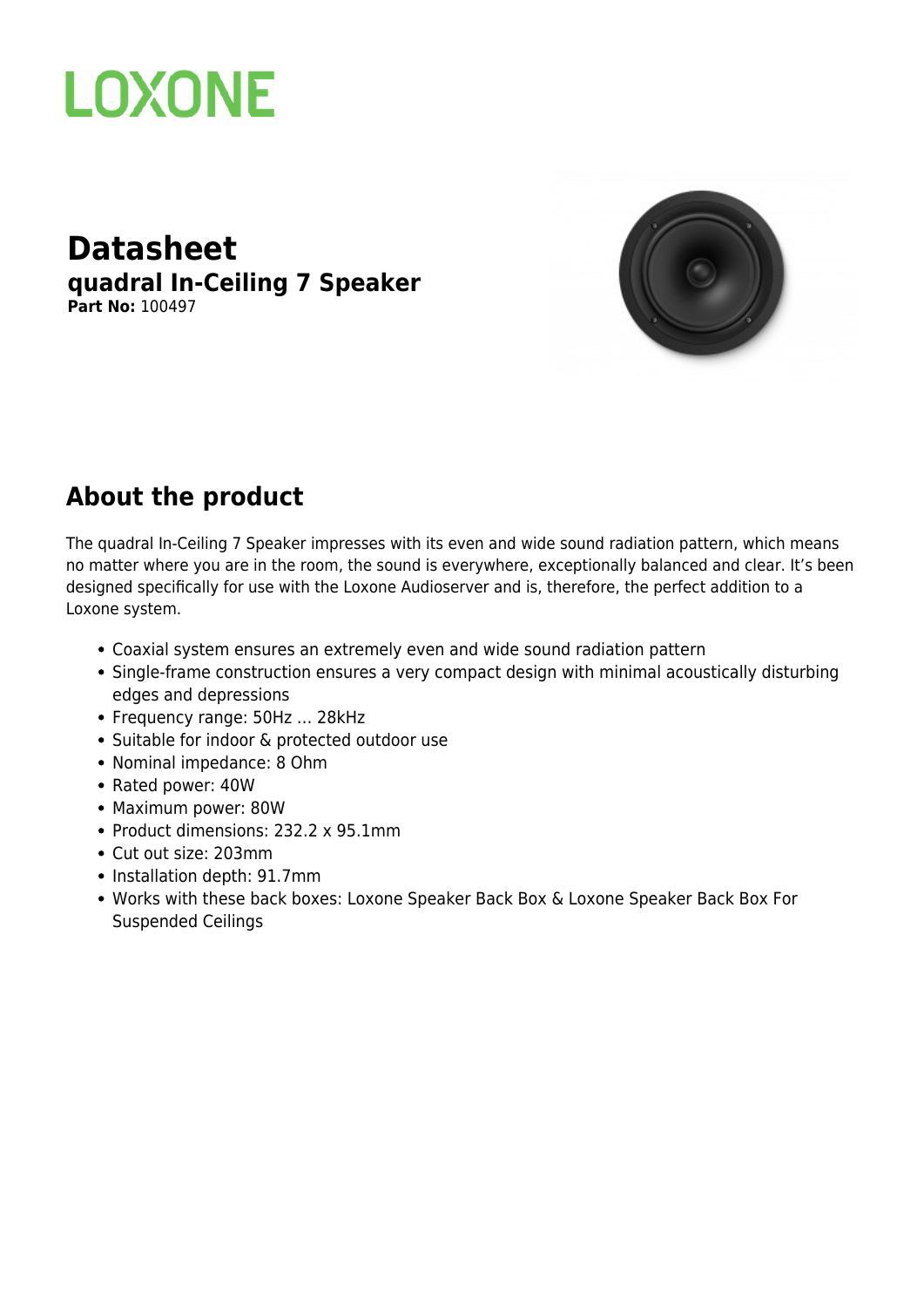### **Technical data**

| <b>Type</b>                  | 2-Way                          |
|------------------------------|--------------------------------|
| <b>Rated power</b>           | 40W                            |
| <b>Maximum power</b>         | 80W                            |
| <b>Frequency range</b>       | 50Hz28kHz                      |
| <b>Crossover frequency</b>   | $2,1$ kHz                      |
| <b>Nominal impedance</b>     | 8 Ohm                          |
| <b>Sensitivity</b>           | 88dB                           |
| <b>Ambient temperature</b>   | -3070°C /-22158°F              |
| <b>Humidity</b>              | max. 95% r.H. (non condensing) |
| <b>Tweeter dome material</b> | Silk                           |
| <b>Woofer cone material</b>  | Carbon filled Polypropylene    |
| <b>Safety rating</b>         | <b>IP20</b>                    |

## **Frequency response**

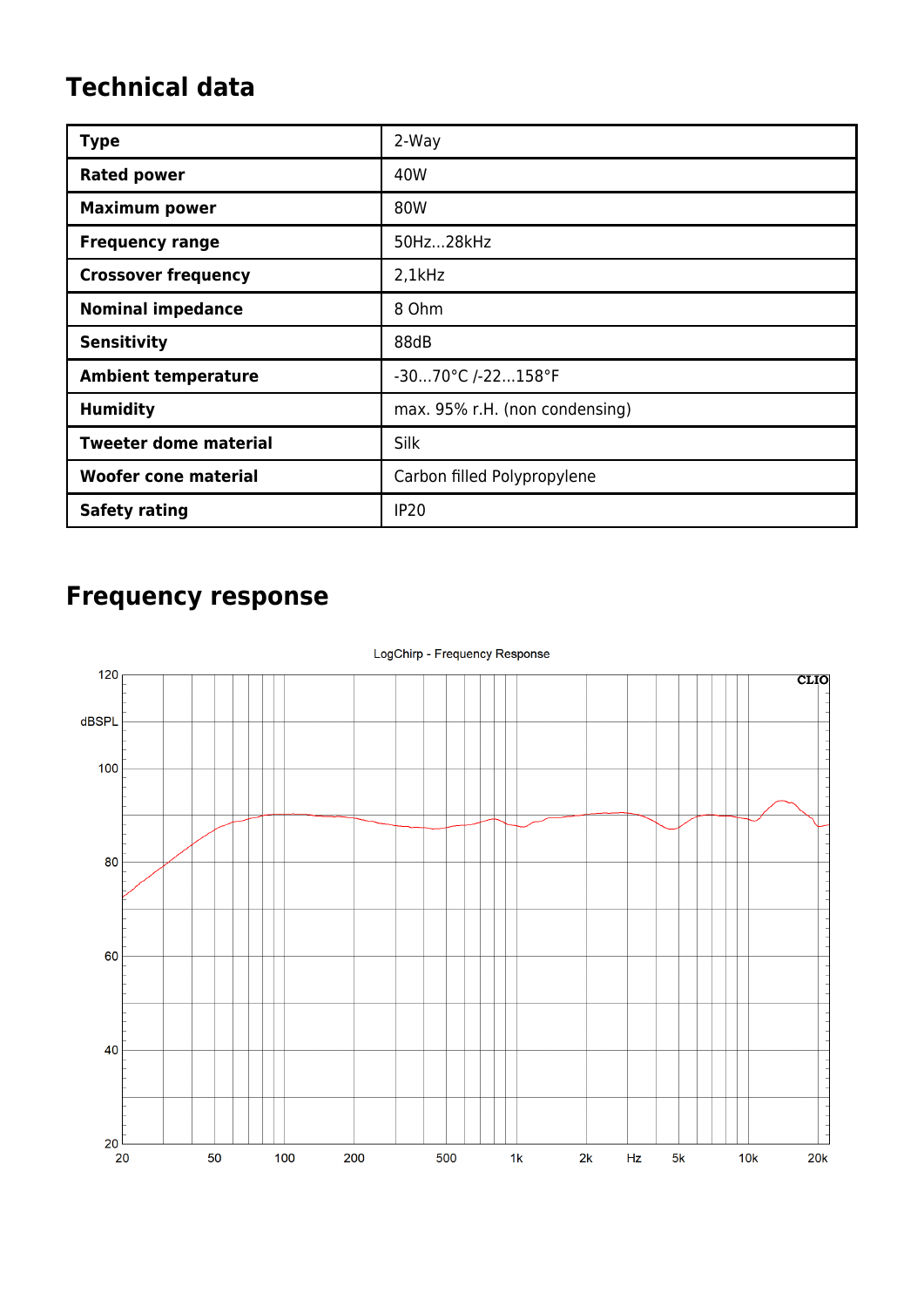## **Connection diagram**



## **Weight & dimensions**

| <b>Product dimensions</b> | 232.2mm x 95.1mm / 9.14" x 3.74"                     |
|---------------------------|------------------------------------------------------|
| Cut out size              | 203mm / 8"                                           |
| <b>Installation depth</b> | 91.7mm / 3.61"                                       |
| Max. panel thickness      | 36mm / 1.41"                                         |
| Weight                    | 1.98kg                                               |
| <b>Drawing</b>            | Ø <sub>200</sub><br>91.7<br>ᡤ<br>36<br>3.4<br>ø232.2 |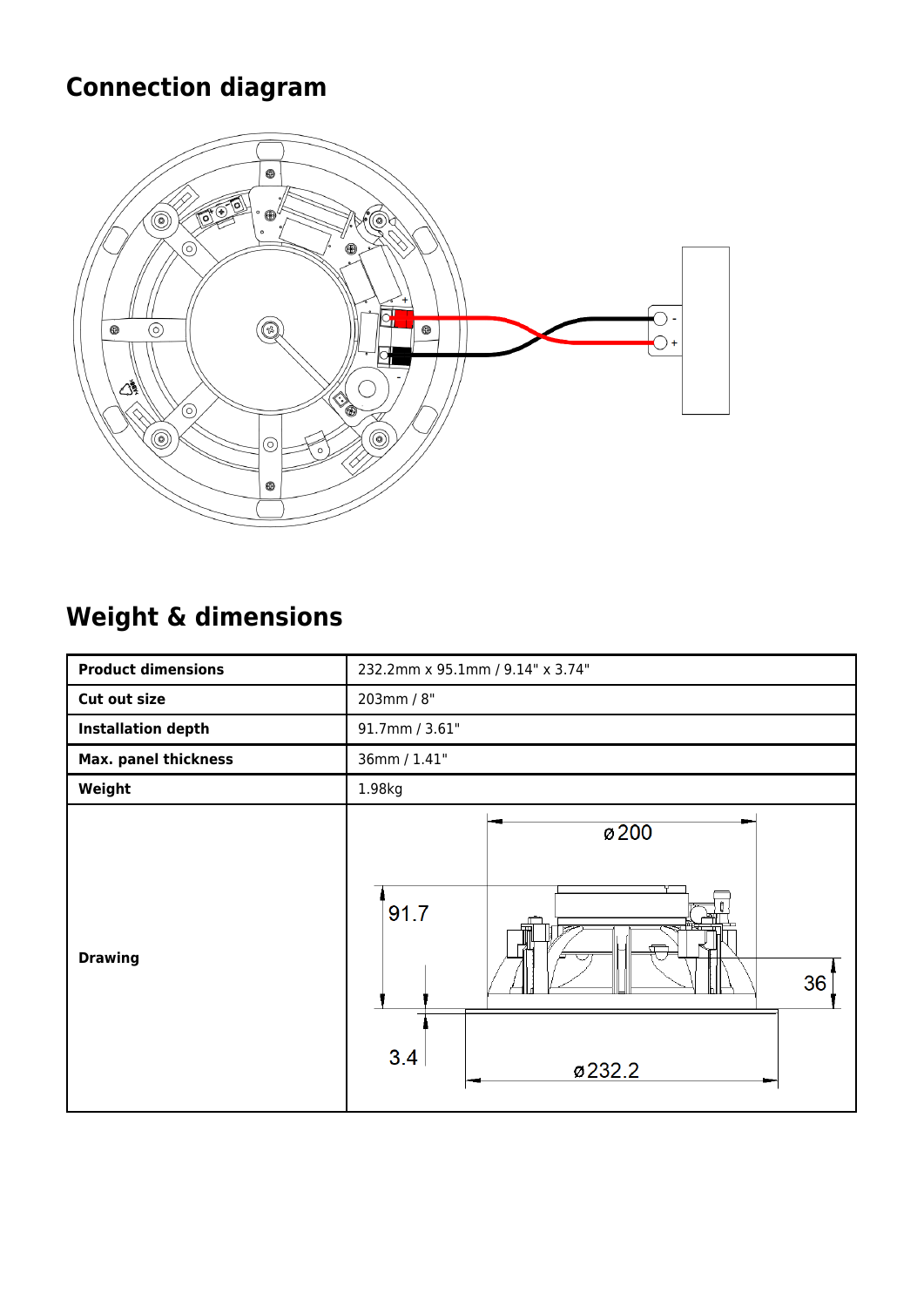Installation must be carried out by a qualified electrician in accordance with the relevant regulations.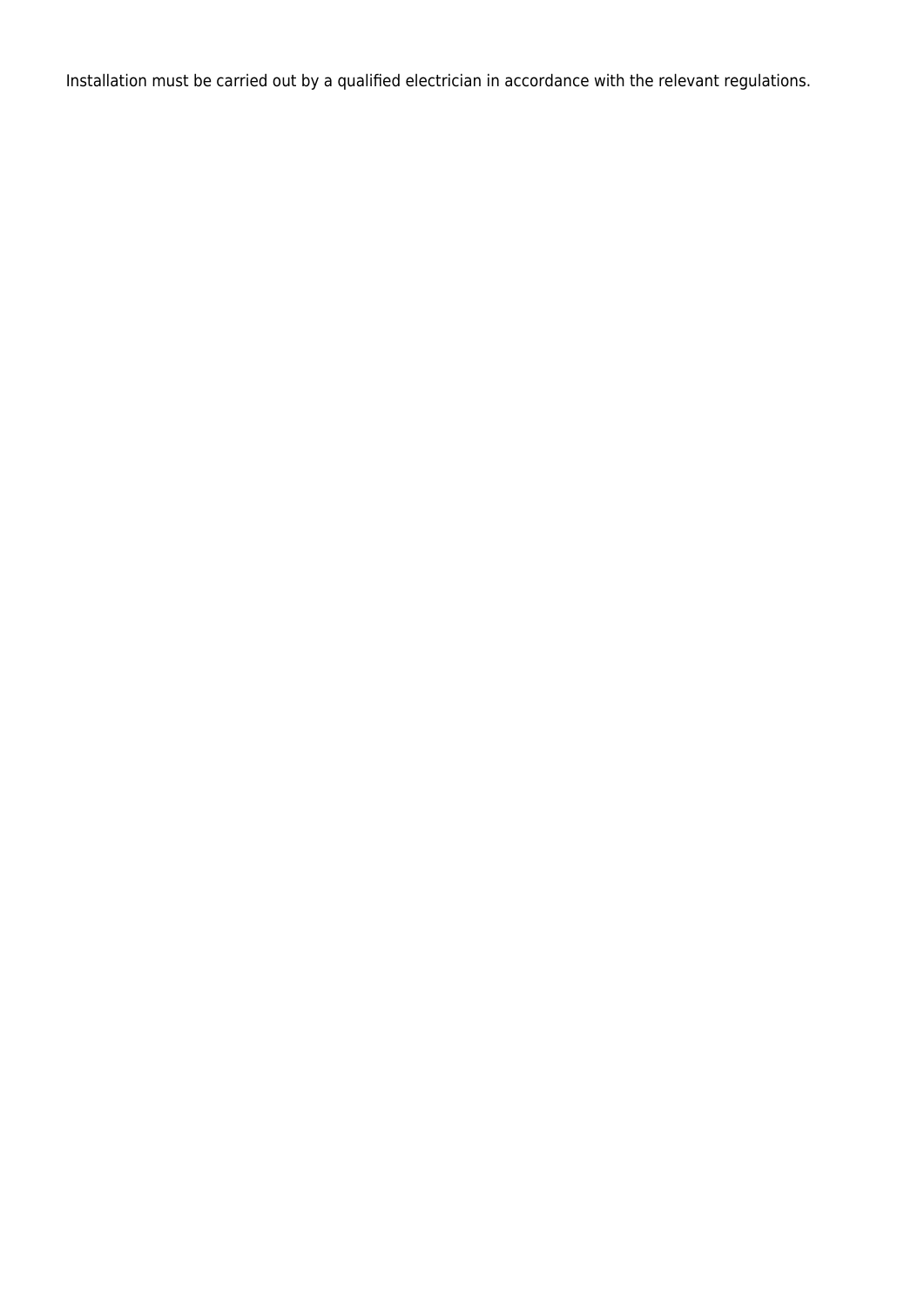

#### **Datasheet quadral In-Ceiling 7 Speaker Artikel Nr.:** 100497



### **Über das Produkt**

Der quadral In-Ceiling 7 Deckenlautsprecher überzeugt mit außergewöhnlich gleichmäßigem und breitem Abstrahlverhalten, was für ein exzellentes Klangbild sorgt. Er wurde speziell für den Einsatz mit dem [Loxone Audioserver](https://datasheets.loxone.com/dede/audioserver.html) entwickelt.

- Koaxialsystem für ein extrem gleichmäßiges und breites Abstrahlverhalten.
- Single-Frame Konstruktion für eine sehr kompakte Bauform bei minimalen akustisch störenden Kanten und einer maximalen Membranfläche
- Linearer Frequenzgang von 50Hz … 28kHz
- Geeignet für Innen und den geschützten Außenbereich
- Nennimpedanz: 8 Ohm
- Nennbelastbarkeit: 40W
- Maximalbelastbarkeit: 80W
- Produktmaße: 232,2 x 95,1mm
- Einbaudurchmesser: 203mm
- Einbautiefe: 91,7mm
- Einbauboxen: [Speaker Einbaubox](https://datasheets.loxone.com/dede/speaker-einbaubox.html) & [Speaker Einbaubox für abgehängte Decke](https://datasheets.loxone.com/dede/speaker-back-box.html)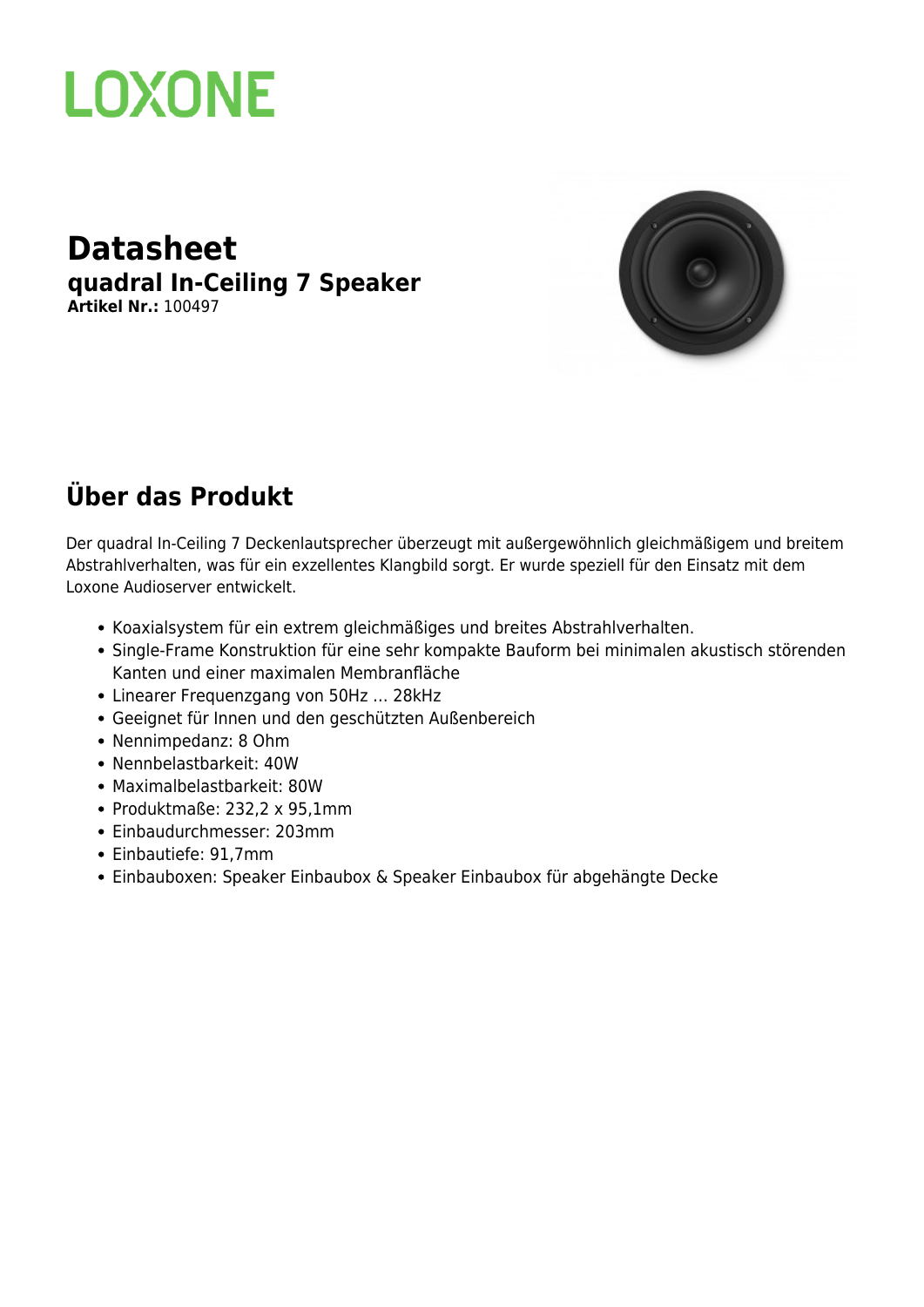### **Technische Daten**

| <b>Typ</b>                        | 2-Wege                              |
|-----------------------------------|-------------------------------------|
| <b>Nennbelastbarkeit</b>          | 40W                                 |
| <b>Maximalbelastbarkeit</b>       | 80W                                 |
| Übertragungsbereich               | 50Hz28kHz                           |
| Übergangsfrequenz                 | $2,1$ kHz                           |
| Nennimpedanz                      | 8 Ohm                               |
| <b>Empfindlichkeit</b>            | 88dB                                |
| Umgebungstemperatur               | -3070°C /-22158°F                   |
| Luftfeuchtigkeit                  | max. 95% r.H. (nicht kondensierend) |
| Hochtöner Kalotten Material       | Seide                               |
| <b>Tieftöner Membran Material</b> | Kohlenstoff gefülltes Polypropylen  |
| <b>Schutzart</b>                  | <b>IP20</b>                         |

### **Frequenzgang**

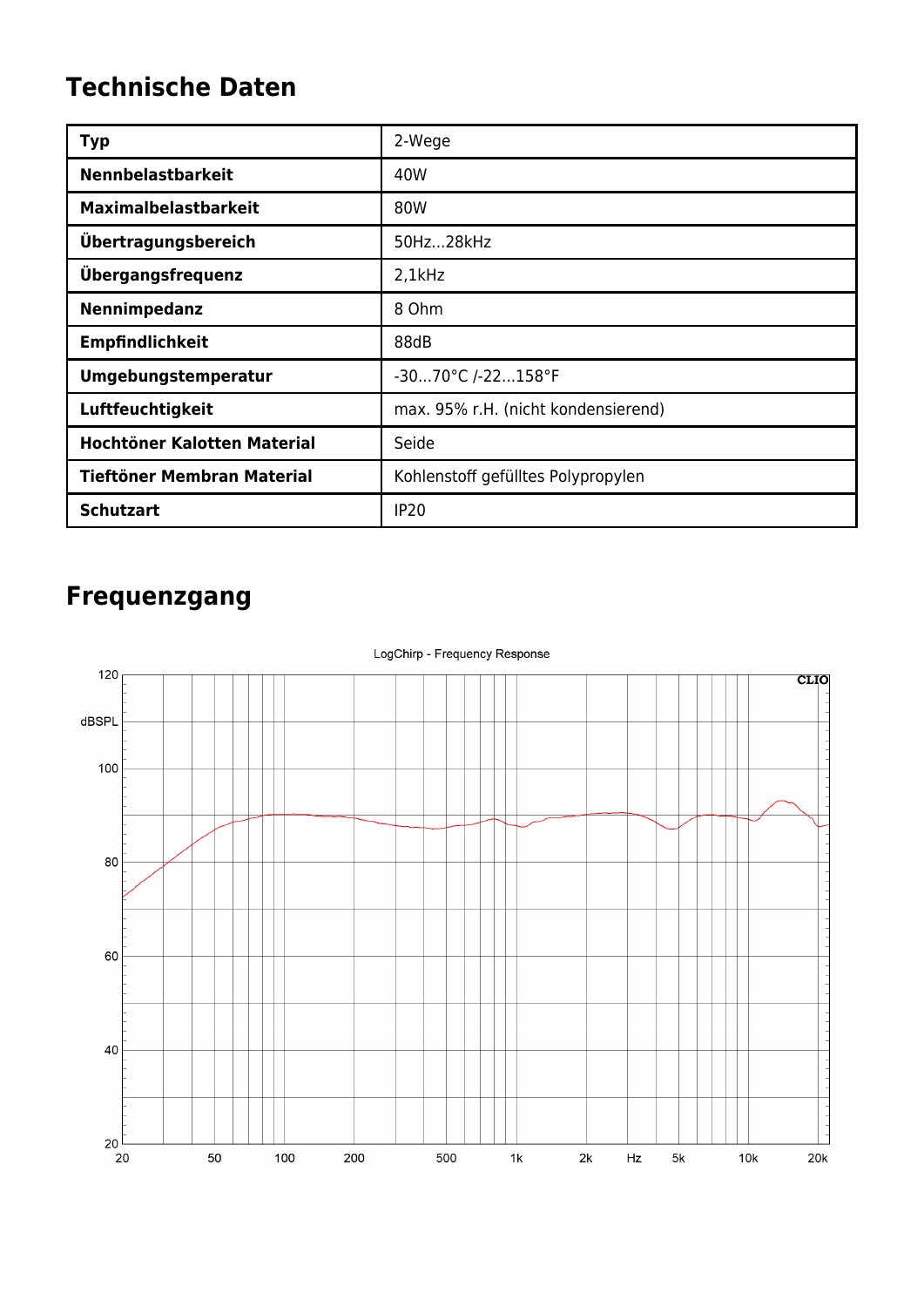# **Anschlussplan**



## **Gewicht & Abmessungen**

| Produktmaße                   | 232.2mm x 95.1mm / 9.14" x 3.74"                |
|-------------------------------|-------------------------------------------------|
| Einbaudurchmesser             | 203mm / 8"                                      |
| <b>Einbautiefe</b>            | 91.7mm / 3.61"                                  |
| Max. Plattenstärke für Einbau | 40mm / 1.57"                                    |
| Gewicht                       | 1.98kg                                          |
| <b>Maßzeichnung</b>           | Ø <sub>200</sub><br>91.7<br>36<br>3.4<br>ø232.2 |